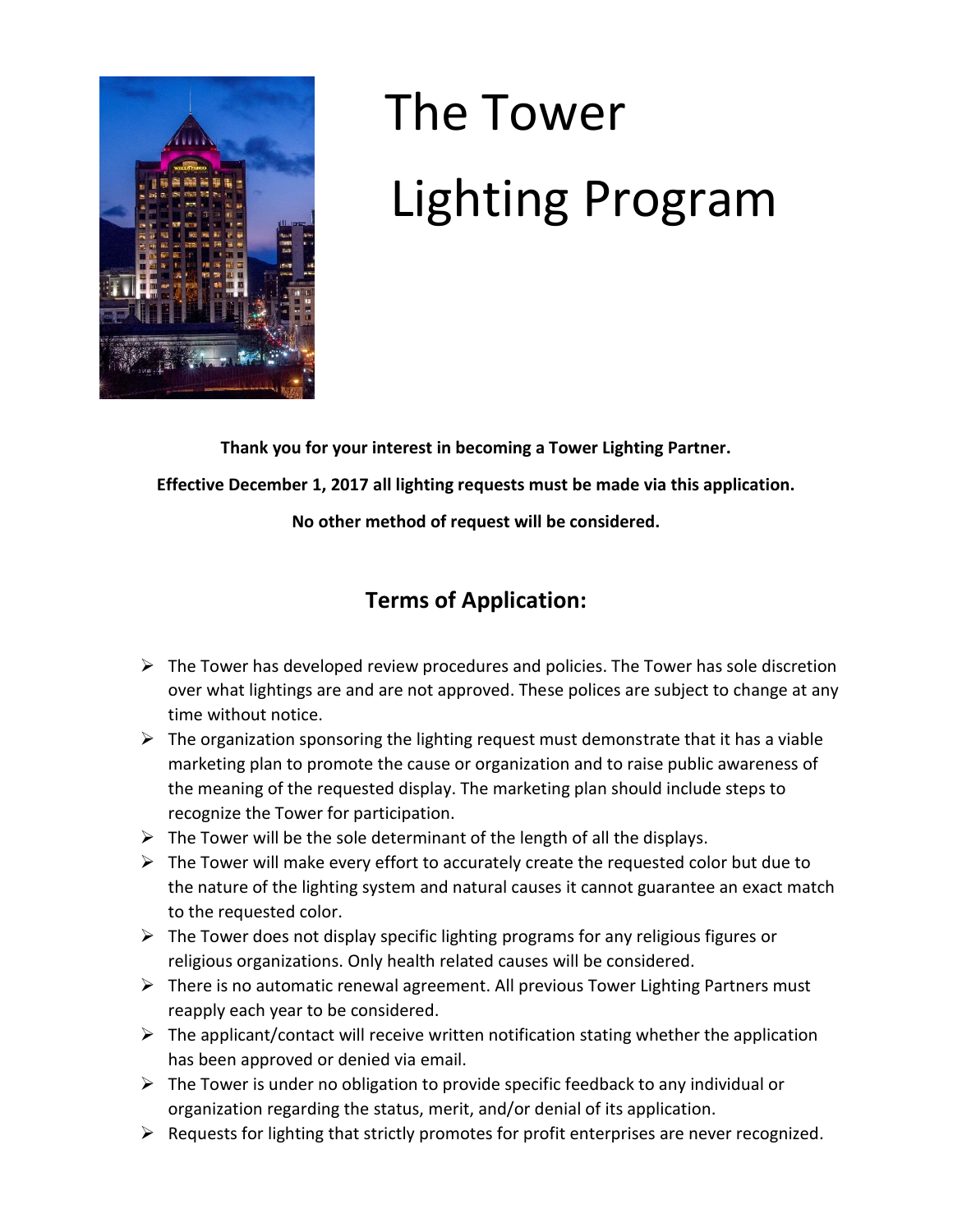### **Building Lighting Partner Program Application**

#### **Contact & Initiative Information**

Name of person submitting this light request \*

Email address of application submitter \*

I have read and understand The Tower Terms of Application. \*

I agree

Name of organization sponsoring this light request\*

Name of Initiative / Cause (for example: "Breast Cancer Awareness" or 10<sup>th</sup> Annual Walk of Hope") \*

Contact Name\*

Contact Title\*

Contact Email\*

Contact Phone\*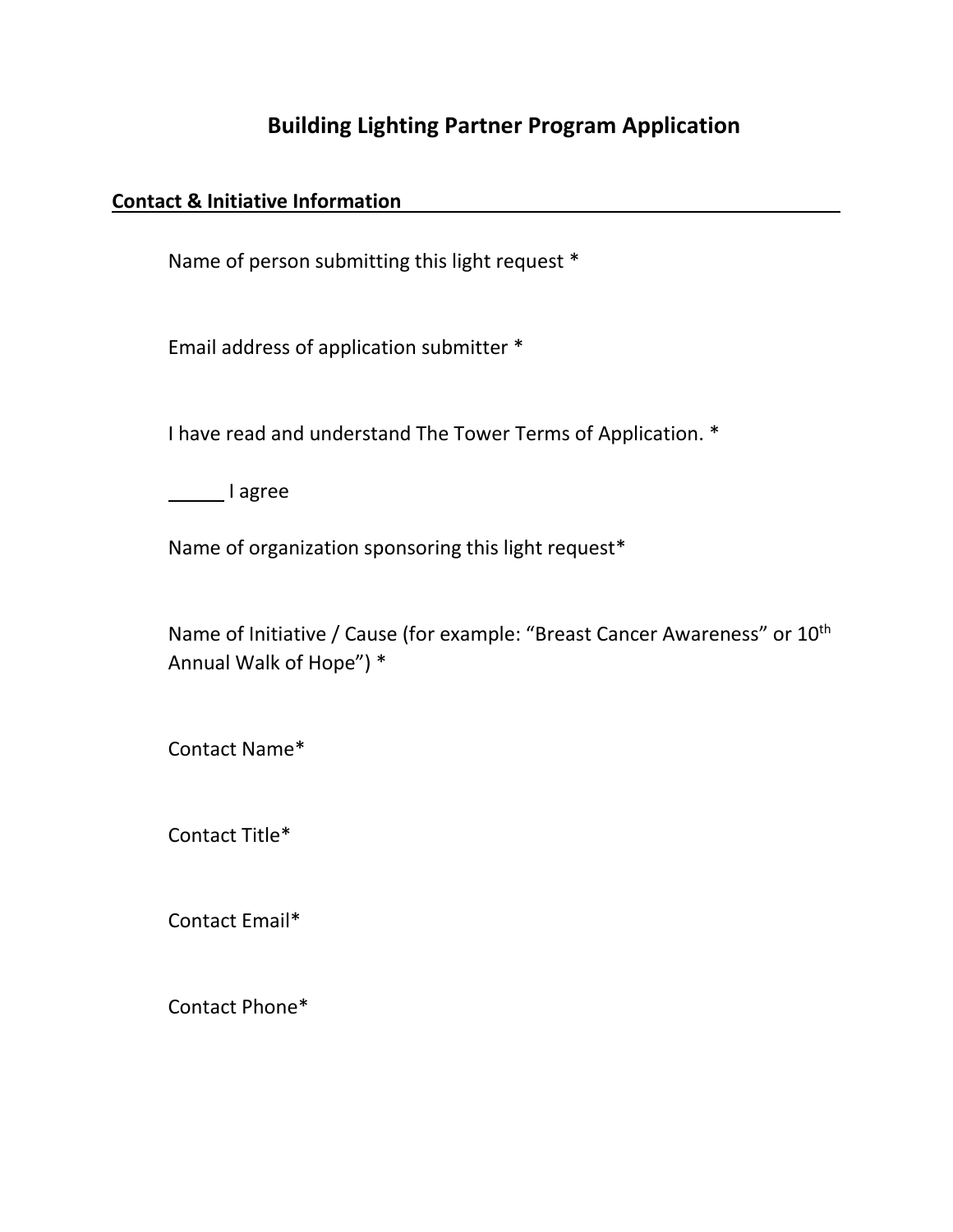Please explain the mission of your organization in 300 words or less including the number or participants and the activities surrounding the event. \*

#### *Maximum Allowed: 300 words*

Please describe the event or cause associated with your lighting request in 300 words or less. \*

*Maximum Allowed: 300 words*

What are the dates you would like your lighting displayed? Please include start and end dates.

Is this an annual event or a one-time event? \*

**Manual** 

One-time

Have you previously submitted a lighting request for this cause or event? \* Yes

No

Not sure

If so, was it approved? \*

Yes

No

Not sure